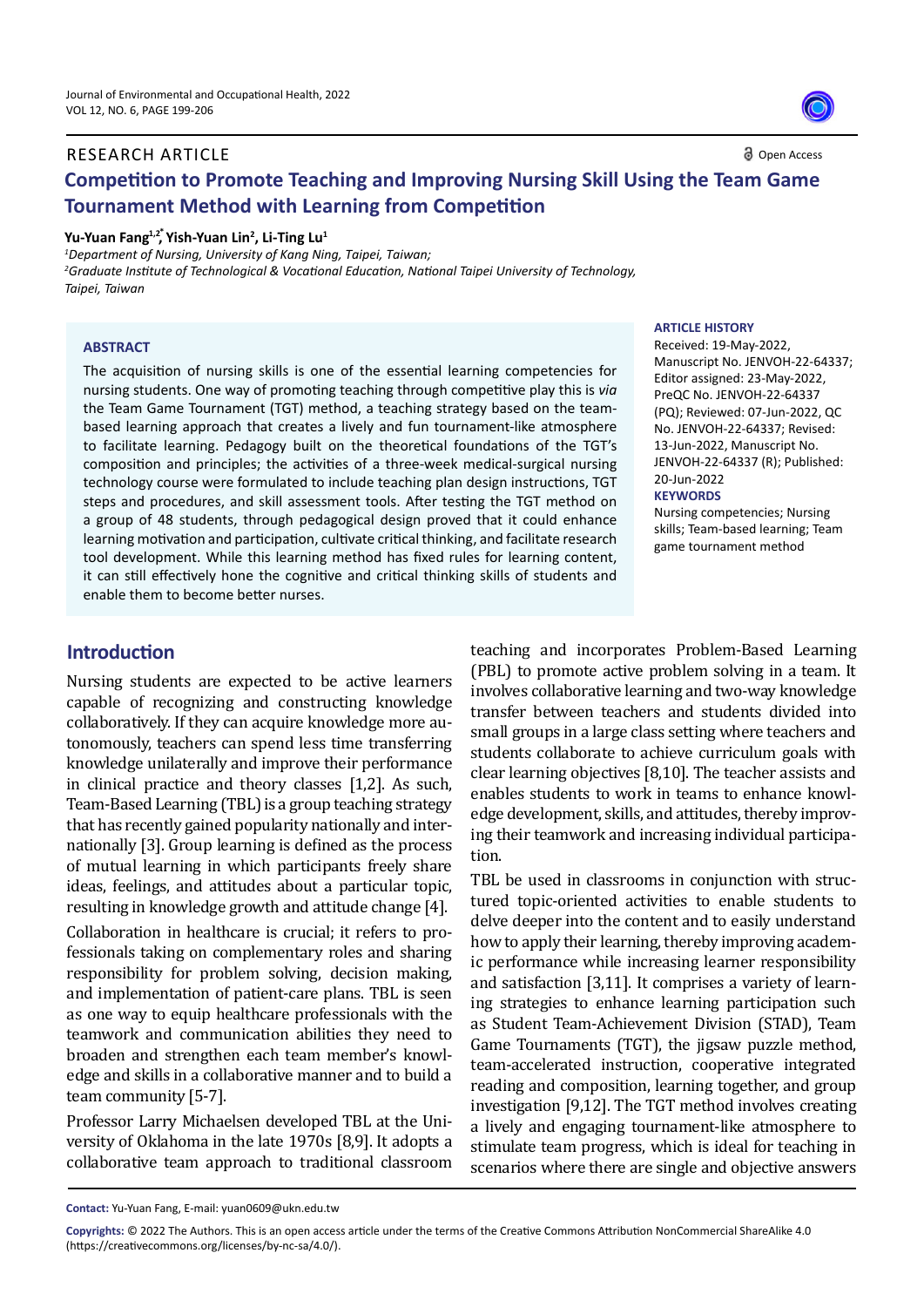with clear definitions. This method can boost student motivation and promote their growth through their competitiveness in group learning, as well as increase their active participation [9,13].

Both decisive thoughts and actions are competencies required during the nursing process, which must be cultivated over the course of nursing education [14], since professional competency is essential to earning the trust of patients whom nursing students are expected to care for in clinical practice. In addition to these competencies, other nursing skills such as how to provide safe care are also taught in schools through classroom demonstrations in simulated hospital settings [15-17]. Currently, most nursing students learn all this through demonstrations and video presentations from the faculty and self-managed group-studies and simulations. Since good nursing requires a combination of theoretical knowledge and practical skills, it is common for students to follow a step-by-step process before repeating the actions independently. Therefore, Johnson and Johnson [18] and Lin [19] claimed that interaction and discussion among team members, shared responsibility for success and failure, assessment, and an atmosphere of inter-team competition can help enhance learning effectiveness.

While there have been numerous studies on the application of TGT in physical education in Taiwan and internationally [13,20,21], no study has focused on its use in the education of nursing competencies. Therefore, in the present study, this study aimed to examine the theoretical background of the TGT approach and formulate a systematic set of teaching strategies and cooperative group learning activities based on the TGT approach in the context of nursing education.

### **What is nursing competencies education?**

Nursing students must know how to collaborate with others, a skill they can develop through interpersonal experiences. General clinical nursing competencies refer to professional knowledge—basic medical knowledge, knowledge of various diseases, and nursing care, which are all holistic and integrated concepts. Presenting case studies and developing skill-based activities on various health-related factors and issues can effectively enhance students' ability to perform nursing tasks in clinical practice [2]. Thus, nursing competencies can be defined as the students' ability to develop the necessary skills and to expand their professional knowledge. Demonstrating this knowledge through their acquired skills is highly valued. As such, the ability to integrate it into clinical practice has always been a necessary component of nursing education.

In the nursing field, summative assessments are often utilized to examine learning activity components and the functioning of others, as well as to assess the extent to which goals are met to evaluate the effectiveness of students' technical learning. Currently, most schools employ checklists or rating scales to assess the skills of their students [15,17]. Students also conduct an Objective Structured Clinical Examination (OSCE) and mini-Clinical Evaluation exercise (mini-CEX) before graduation to evaluate the depth and proficiency of the students' clinical nursing skills [22,23].

The Royal College of Physicians pioneered the use of the Direct Observation of Procedural Skills (DOPS) method to assess trainees' clinical skills, which include their relevant knowledge, abilities, proficiency, communication skills, and patient care/professionalism [24]. The structured and columnar scales used to construct the technical assessment checklist, OSCE, or mini-CEX all incorporate the DOPS method to directly observe and assess the actual operational details. It uses the structured scales formed by simple operational technical assessment items and teacher feedback to evaluate students' overall performance [24-26].

### **Theoretical framework of the TGT method**

The four basic elements key to the successful implementation of the TBL approach are teams, accountability, feedback, and assignment design. Students must organize and manage their teams effectively, be responsible for the quality and quantity of individual work and teamwork, and seek frequent and immediate feedback, all while engaging in quality teamwork and the interactive process to promote learning and team growth [3]. The TGT method—which is based on the TBL approach—was created by DeVries and Slavin in 1975, in which students are divided into teams and assigned tournament tables to heterogeneously group different abilities and homogeneously learn similar ones [27].

The TGT method is a cooperative learning method that provides opportunities to develop team interaction and collaboration skills, sets achievement goals in the classroom, and empowers students with face-to-face collaboration across teams, thus, enhancing their sense of achievement, engagement, and motivation [18,28,29]. Slavin and his team were inspired by the works of Vygotsky and Piaget to refine collaborative learning, while designing activity processes [27]. As such, Slavin et al. [27] built their work and started using motivation, social cohesion, cognitive development, and cognitive refinement as four theoretical directions to achieve positive cooperative learning effects in 1976. Students must cognitively refine existing concepts in a non-monolithic way [29].

There is limited research on this teaching method globally, as well as in Taiwan. In one such study on the method, Chien et al. [30] found that students were exposed to an information-integrated curriculum, and they were able to explore different avenues to deepen and broaden their existing knowledge. They found this learning method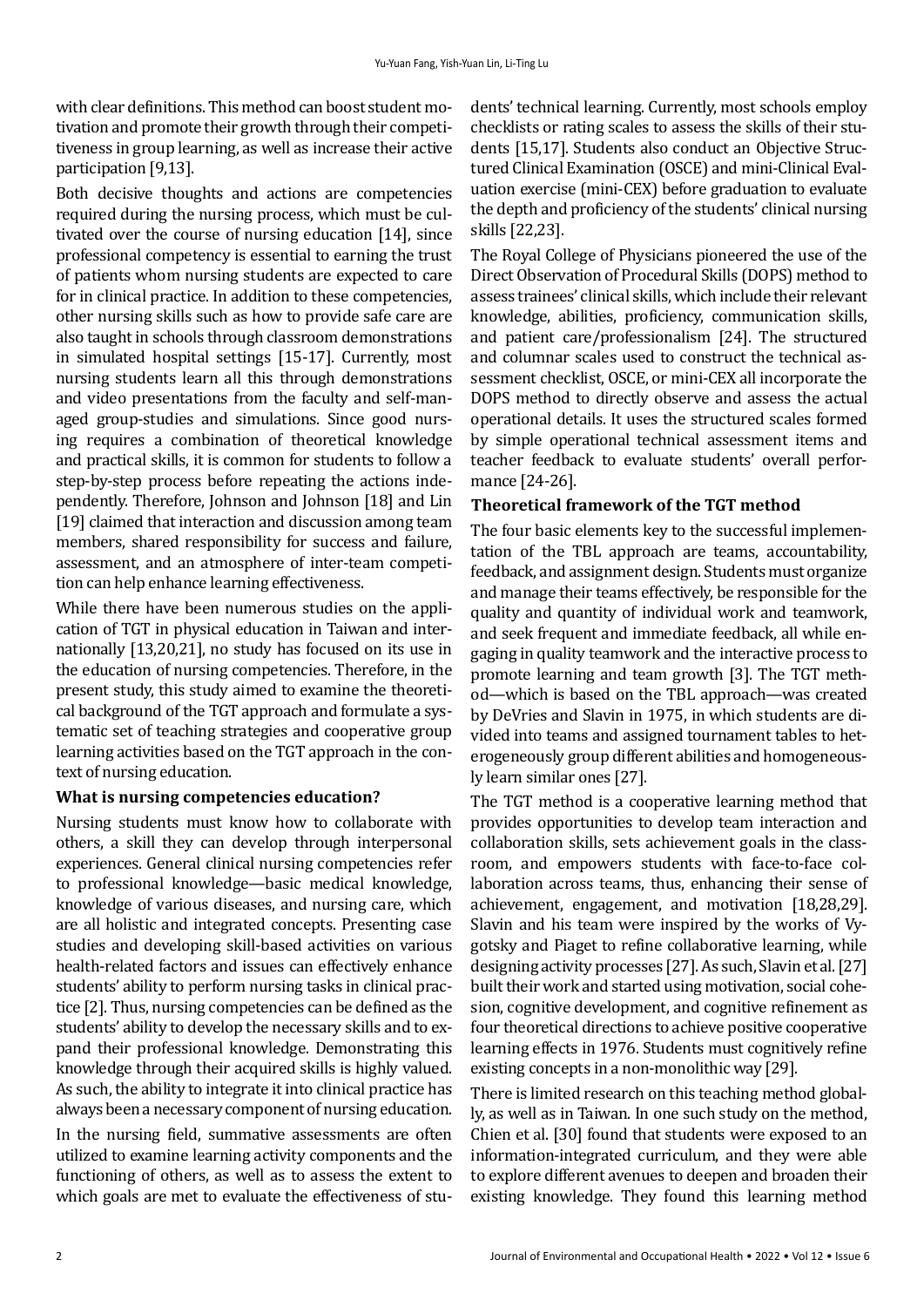enjoyable, lively, interesting, and helpful in understanding the text. This in turn enhanced their learning interest and enabled them to complete meaningful online courses. Those who would normally drop courses like English, mathematics, anatomy, and physiology after experiencing difficulties discovered that a competitive yet enjoyable approach boosted their motivation to participate in the course, their insight and sensitivity, and their tolerance of their teammates, even if their progress was somewhat limited [31-33].

Studies on activities formulated to develop specific skills have also indicated that a tournament-centric curriculum is effective in enhancing competencies such as skill proficiency, useful learning, peer interaction, cooperative/ social behaviors, games/joint activities, trust/respect, and intimate/positive relationships [20]. It can also help reduce conflict and aggressive interpersonal interactions [20]. Although the skill level of students cannot be fully reflected in the teaching, teachers must nonetheless enhance their learning motivation by teaching the relevant rules, knowledge, and skills. They must also promote the team members' interest in participation and ensure that there is sufficient time for skill practice [13].

In the heterogeneous grouping and homogeneous competition method, both high and low achievers are coached and mentored. Furthermore, both sides are encouraged to communicate, think, accept the opinions of others, and motivate each other to enhance interpersonal interactions and develop critical thinking skills [13,20,21,34]. The abovementioned studies suggest that competitive contexts can stimulate students' motivation to learn, improve their academic performance, and enhance learning effectiveness for various difficult courses and skills.

### **TGT method composition and principles**

With a learning-based education concept that considers students' individual learning and develops cooperation and interaction among them, the cooperative learning composition and principles according to Slavin [29] are as follows:

**Class presentations:** Class presentations begin with a lesson demonstration and explanation. This method emphasizes group discussion with a focus on its manner and process.

**Teams:** Four- to five-member teams are deemed ideal. They can be formed with either of the following criteria in mind: major courses, minor courses, academic achievement, grade level, cultural background, gender, personality traits, skill and expertise, familiarity with the subject, and learning motivation with regards to peer learning and teamwork. When students bring diverse perspectives to the activity, their desire to achieve a consensus will be conducive to a cooperative performance [3].

**Games:** The questions in the game are designed based on the data of the presented activity to test each team member.

**Competitions/Tournaments:** The process must emphasize cooperation, team achievement, and a competition with a point system. It covers:

(a) A series of carefully designed arrangements, learning groups, subject competitions, team awards, and transfers or impacts.

(b) At the beginning of the course, the teacher informs all the students that cooperative learning of TGT will be implemented, and the students are instructed to form teams and move toward the competition table.

(c) The table setup is announced to the students at the start of the tournament. The activity is a competition on the table between students of comparable ability from different teams.

(d) The winning and losing teams are revealed to facilitate evaluation.

(e) Competitors are divided into teams according to their ability, with those of comparable ability competing to learn cognitive and affective skills, as well as the value of competitive sports, together.

### **Materials and Methods**

### **Case application**

We employed a three-week technical course on medical-surgical nursing skills and techniques. Each class had 48 students, who were divided into eight six-member teams based on the composition and principles of the TGT method. The steps are as follows:

### **Designing a lesson plan**

A lesson plan is a blueprint, typically presented in written form that teachers use to plan and design activities prior to teaching. The implementation of teaching activities requires teachers to engage in professional planning and designing of activities and processes before teaching and creating a unit teaching plan based on the teaching unit content, teaching objectives and materials, concept knowledge of the units to be taught, students' learning experience, assessments, and estimated teaching time [20,28,35]. The lesson plan comprises: course title (medical-surgical nursing skills and techniques), key technique (e.g., steam inhalation), target audience of the lesson  $(3<sup>rd</sup>$ year students of a 5-year college program), duration (3 weeks), course objectives (including development of cognition, skills, and attitudes), and teaching activity design and flow.

### **Implementation procedure and flow**

Based on the lesson plan, activity flow, and timing, the activity resembles traditional teaching at the start, which includes whole class teaching. This is followed by group learning, the table tournament, and the subsequent learning reward (Figure 1). The steps were as follows: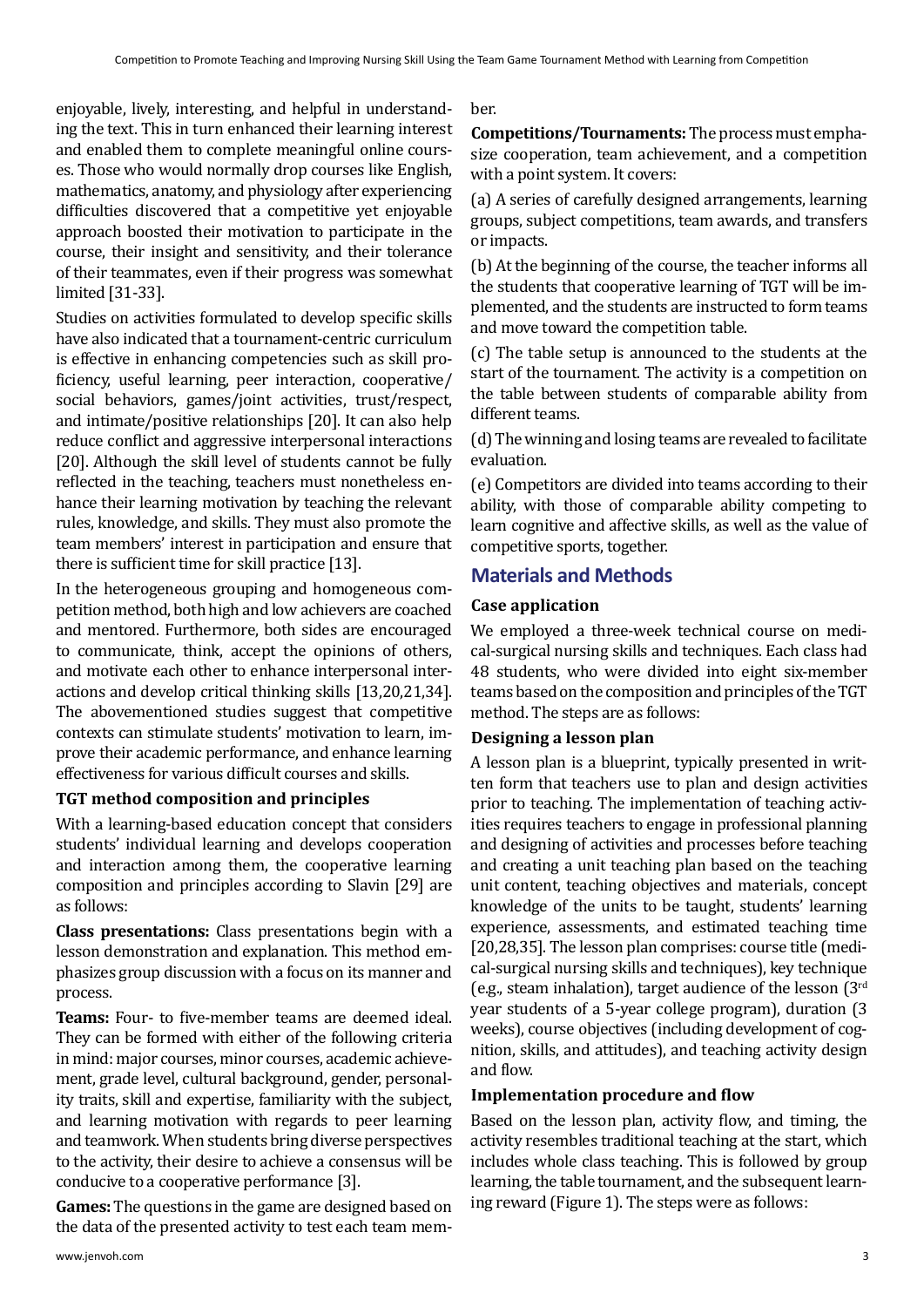(a) Whole-class explanation and demonstration: The teacher prepared the learning material and introduced the course. Students were required to download the learning material on the platform designated by the school and bring it to class to demonstrate their skills and to explain the material's application.

(b) Heterogeneous grouping of students: Students were divided into eight teams of six based on their performance in basic nursing competencies in the previous school year, and each team was assigned a symbol.

(C) Ability-wise grouping: Students practiced their nursing skills independently and were divided into three groups based on their abilities—high, medium, and low with each group having its own symbol and serial number (Figure 2).

(d) Tournament table: Each member was assigned to the appropriate competition position based on their abilities and group symbol, and the same teacher assessed the team. A total of six tournament tables, each consisting of eight participants, entered the competition (Figure 3). After the first game, they would return to their groups to discuss and practice. Depending on the results of the first stage, the team would make adjustments before advancing to the second stage (Figure 4).

(e) Student performance evaluation: As per the scoring criteria (Table 1), each team's score was assessed for group recognition and the appropriate awards [29].

(f) Note: Total points must be at least 65.

### **Assessment tools**

Beginning of each semester, the course teachers and registered clinical nurse conduct a revision of the content of the technical rating scale. Practice on a simulated patient in a technical classroom. Teaching strategies at all three stages—cognition, motor connection, and automation promoted the teacher's skills and students' ability to learn effectively. The current assessment of the effectiveness of skill learning was based on a step-by-step checklist of competencies in conjunction with the DOPS method [24], which served as the basis for student evaluation.



**Figure 2.** Grouping Based on Abilities.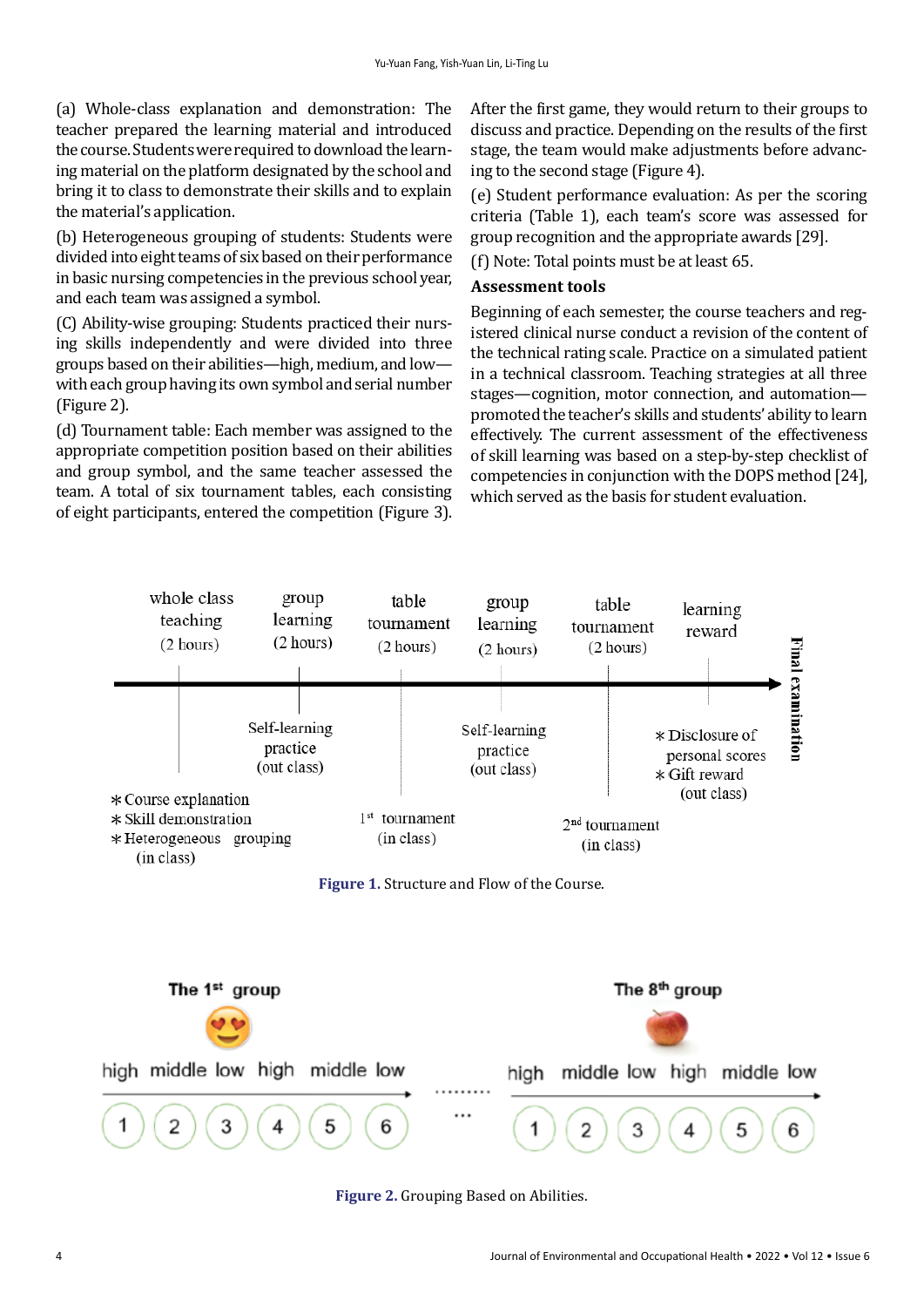

2<sup>nd</sup> Tournament



**Figure 4.** Tournament Table Allocation at the Second Stage.

**Table 1.** Distribution of Points at Each Tournament Table.

| Scoring criteria           | <b>Points</b>   | <b>Scoring interpretation</b>                        |
|----------------------------|-----------------|------------------------------------------------------|
| $1st$ place                |                 | Highest score at the competition table               |
| $2nd$ place                | 4               | 2nd highest score at the competition table           |
| $3rd$ place                | 2               | 3rd highest score at the competition table           |
| $>65$ points               | 2 each          | Basic passing score                                  |
| Finish counseling and pass | 1 each teaching | Passing the basic score of evaluation after remedial |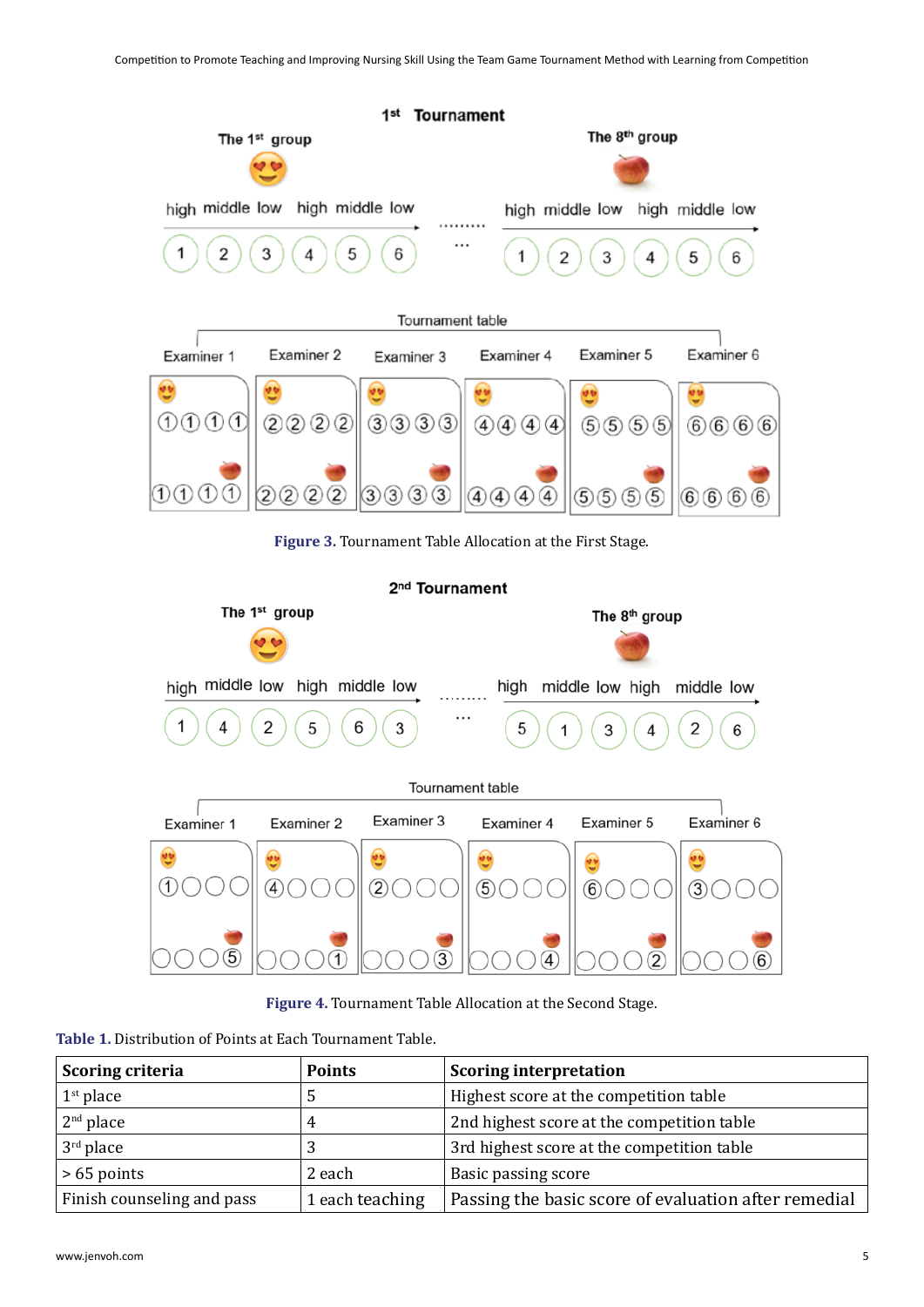## **Results and Discussion**

This study aimed to develop a preliminary teaching methodology to foster nursing skills, based on Slavin et al.'s [27] theoretical concepts and competition-related research [20,30]. This teaching strategy was applied to a medical-surgical nursing technology course, part of a program that included competency assignment in small groups, team discussions, competency competitions, and awards. After being validated among a group of 48 students, this method was found to enhance learning motivation and participation, cultivate critical thinking, and facilitate research tool development.

While knowledge of nursing can be readily acquired through books and the Internet, skill acquisition requires face-to-face interaction in a variety of clinical settings. Skills should not be taught in a unidirectional manner, where the sole focus is on one-way knowledge transmission, the emulation of individual movement skills, and the mere repetition of practiced movements. The nursing skills need to be recognized and then applied to the patient. An overemphasis on the individual has not been shown to stimulate interest in learning, which can be addressed through a variety of teaching methods [13,21]. Appropriate and diverse teaching methods can inspire and enable students to adopt independent learning strategies and demonstrate the performance outcomes of a specific learning. Therefore, the application of the TGT method in teaching nursing competencies can be summarized as follows:

### **Facilitating motivation and participation**

Cooperation facilitates peer learning, whereas competition provides an opportunity to win something or outperform others. As a result, cooperation and competitiveness in combination can help enhance student participation and motivation in class [13,20,29,32,34]. Skills are acquired abilities that need to be honed through continuous practice, and the essence of the TGT method is not relying on one-time results as the only learning outcome. While practical experience improves skills, the tournament makes the course interesting and facilitates a fun curriculum design, thus enhancing learning motivation and teaching effectiveness through classroom participation.

## **Critical thinking training**

With the TGT method, students are responsible for their own learning. They learn to take responsibility and apply strategies to transform peer interaction by formulating a cooperative-competitive-thinking strategy for learning [12,19]. Each student in the TGT method gets the opportunity to contribute to the team, learn the content through the technical scoring criteria, and come up with strategies for review. In the process, contestants who are on the same level are divided into three groups that compete against one another; each group earns a point if its members are able to work collaboratively.

High-achieving students are seen to encourage and assist their low-achieving teammates, while the latter strive to improve their individual performances when they realize that it is a factor contributing to the team's performance [20]. Since nursing places huge importance on clinical judgment, designing a sound teaching plan based on the TGT method is a highly recommended teaching strategy.

### **Value of the study**

Our study shows that the TGT method managed to successfully enhance student participation, peer interaction, group interaction, and learning motivation, particularly in fun and active courses [13,32]. TGT is used in skill-related courses, primarily in competitive courses, such as physical activity or competitive chess, because external competition is necessary, and curricula are designed to foster critical thinking skills. Thus far, research in this area has generally involved qualitative analyses and self-administration of appropriate scales supported by existing literature. First, a qualitative study was performed using post-learning student interviews, followed by the implementation of the Delphi Method for experts and a statistical analysis of a multi-round questionnaire [36].

The nursing skills course has several stages, multiple skills item and different classes with the same skills as the starting point. Learning through competition is a way of learning. The TGT method provides an appropriate environment for students to participate in and identify with the learning situation. However, teachers should be aware that competition can also create conflict between teams and affect interpersonal relationships [21].

# **Conclusion**

This style of pedagogy is designed based on the theoretical foundations of TGT and incorporates a set of systematic teaching strategies and cooperative learning groups for the purpose of application in nursing competencies education. Related research has shown that the TGT method can enhance student participation in the course, peer interaction, group interaction, and learning motivation, particularly through fun and active courses. The medical-surgical nursing skills and techniques courses provide a disease-care demonstration, which emphasizes that students can earn the trust of patients and their families only if they are skilled. The current healthcare environment emphasizes coordination and cooperation. To foster the same, the TGT method is important because, apart from the aforementioned skills, it encourages communication and problem solving. The method of teaching is informal test, through competition to achieve students' skills, then in the future through different stages, different classes or different technical projects to study and compare. Following the transfer of knowledge and skills, the teacher also places more emphasis on the individual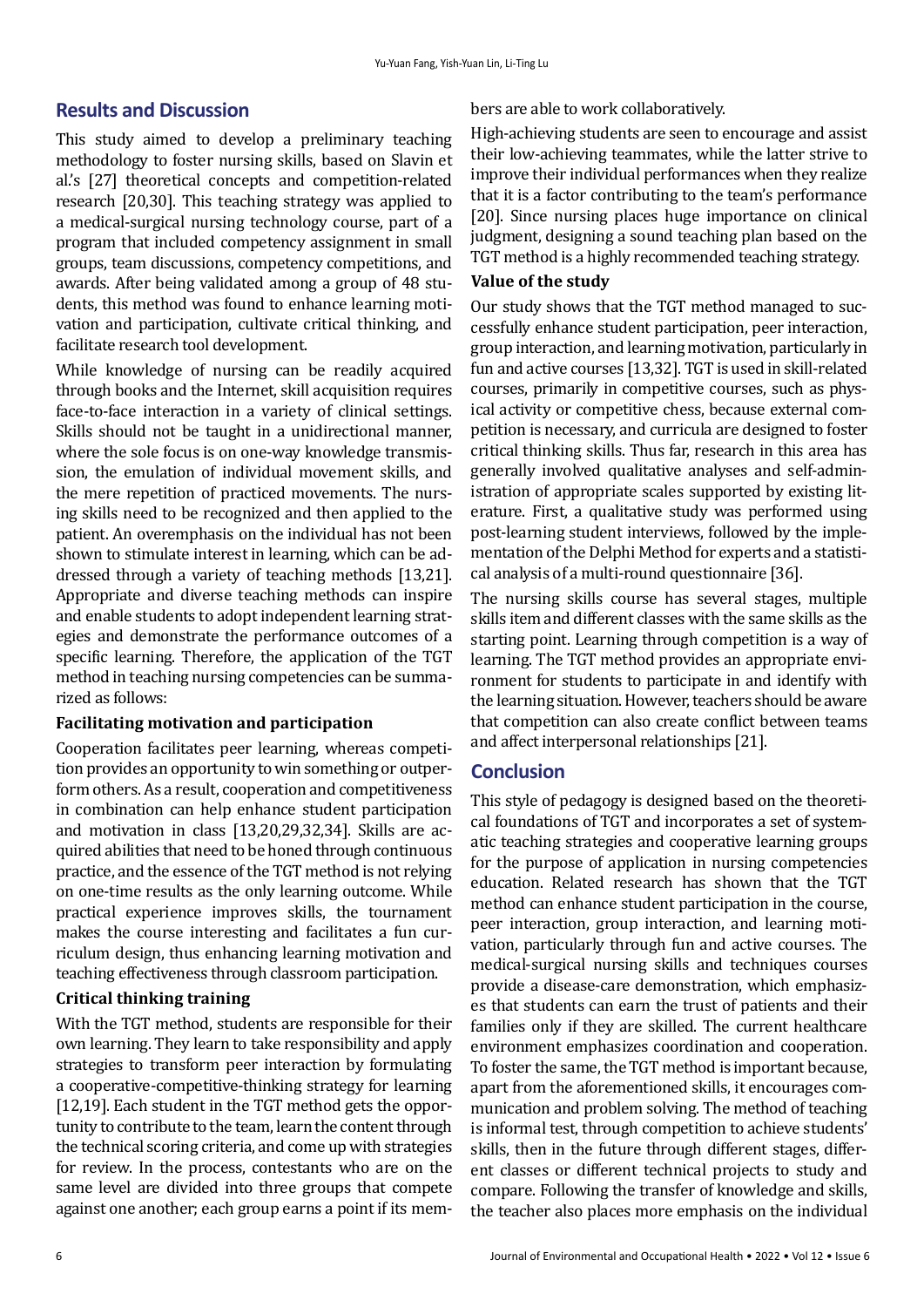learning process and stimulates students' participation and initiative to learn. Thus, students can be effectively trained in the required core competencies of the nursing profession through this teaching method.

# **Authors' Contributions**

YYF contributed to the drafting, and critical review of the manuscript. YYL and LTL contributed to the critical review of the manuscript. All authors read and reviewed the final version of the manuscript.

## **Funding**

No funding was received.

## **Competing Interests**

The authors have no competing interests to declare.

## **References**

- [1] Abdullah ZA, Ullah H, Bano N. [Effectiveness of ac](https://www.ijsrp.org/research-paper-0617/ijsrp-p6673.pdf)[tive learning in nursing education.](https://www.ijsrp.org/research-paper-0617/ijsrp-p6673.pdf) Int J Sci Res Pub. 2017; 7:588-590.
- [2] Leong CSUC, Clutter LB. [Active learning improves](https://www.sciencedirect.com/science/article/pii/S2095771815300025)  [nursing student clinical performance in an aca](https://www.sciencedirect.com/science/article/pii/S2095771815300025)[demic institution in Macao.](https://www.sciencedirect.com/science/article/pii/S2095771815300025) Chin Nurs Res. 2015; 2:35-39.
- [3] Michaelsen LK, Sweet M. [The essential elements of](https://onlinelibrary.wiley.com/doi/abs/10.1002/tl.330)  [team-based learning.](https://onlinelibrary.wiley.com/doi/abs/10.1002/tl.330) New Dir Teach Learn. 2008; 2008:7-27.
- [4] Huang FS. [Group learning: A dictionary of educa](https://terms.naer.edu.tw/detail/1312970/)[tion. National Academy of Educational Research.](https://terms.naer.edu.tw/detail/1312970/)  2000.
- [5] Busari JO, Moll FM, Duits AJ. [Understanding the](https://www.ncbi.nlm.nih.gov/pmc/articles/PMC5472431/)  [impact of interprofessional collaboration on the](https://www.ncbi.nlm.nih.gov/pmc/articles/PMC5472431/)  [quality of care: a case report from a small-scale re](https://www.ncbi.nlm.nih.gov/pmc/articles/PMC5472431/)[source limited health care environment.](https://www.ncbi.nlm.nih.gov/pmc/articles/PMC5472431/) J Multidiscip Health. 2017; 10:227-234.
- [6] Hamid NZA, Rasid SZA, Maon S, Hassand NM, Suddin LS. [Interprofessional communication and inter](https://www.researchgate.net/profile/Nur-Zainie-Abd-Hamid/publication/311254230_Interprofessional_Communication_and_Interprofessional_Collaboration_IPC_among_Health_Care_Professionals/links/5a8b84c00f7e9b1a9555b875/Interprofessional-Communication-and-Interprofessional-Collaboration-IPC-among-Health-Care-Professionals.pdf)[professional collaboration \(IPC\) among health care](https://www.researchgate.net/profile/Nur-Zainie-Abd-Hamid/publication/311254230_Interprofessional_Communication_and_Interprofessional_Collaboration_IPC_among_Health_Care_Professionals/links/5a8b84c00f7e9b1a9555b875/Interprofessional-Communication-and-Interprofessional-Collaboration-IPC-among-Health-Care-Professionals.pdf)  [professionals.](https://www.researchgate.net/profile/Nur-Zainie-Abd-Hamid/publication/311254230_Interprofessional_Communication_and_Interprofessional_Collaboration_IPC_among_Health_Care_Professionals/links/5a8b84c00f7e9b1a9555b875/Interprofessional-Communication-and-Interprofessional-Collaboration-IPC-among-Health-Care-Professionals.pdf) Proceedings of the 3rd International Conference on Business & Economics (BE-ci 2016). 2016.
- [7] O'Daniel M, Rosenstein AH. [Professional communi](https://www.ncbi.nlm.nih.gov/books/NBK2637/?report=reader)[cation and team collaboration.](https://www.ncbi.nlm.nih.gov/books/NBK2637/?report=reader) Agency for Healthcare Research and Quality. 2008. p. 2-271-2-284.
- [8] Gullo C, Ha TC, Cook S. [Twelve tips for facilitating](https://www.tandfonline.com/doi/full/10.3109/0142159X.2014.1001729)  [team-based learning.](https://www.tandfonline.com/doi/full/10.3109/0142159X.2014.1001729) Med Teach. 2015; 37:819-24.
- [9] Johnson DW, Johnson RT. [Cooperative learning.](http://ecoasturias.com/images/PDF/ponencia_zaragoza_David_Johnson.pdf) Eco Asturias. 2017.
- [10] Ghorbani N, Karbalay-Doust S, Noorafshan A. [Is](https://www.ncbi.nlm.nih.gov/pmc/articles/PMC3916264/)  [a team-based learning approach to anatomy teach](https://www.ncbi.nlm.nih.gov/pmc/articles/PMC3916264/)[ing superior to didactic lecturing?](https://www.ncbi.nlm.nih.gov/pmc/articles/PMC3916264/) Sultan Qaboos Univ Med J. 2014; 14:e120-125.
- [11] Branney J, Priego-Hernández J. [A mixed meth](https://www.sciencedirect.com/science/article/pii/S026069171730268X)[ods evaluation of team-based learning for applied](https://www.sciencedirect.com/science/article/pii/S026069171730268X) [pathophysiology in undergraduate nursing educa](https://www.sciencedirect.com/science/article/pii/S026069171730268X)[tion.](https://www.sciencedirect.com/science/article/pii/S026069171730268X) Nurse Educ Today. 2018; 61:127-133.
- [12] Huang CC, Lin PX. Collaborative learning. Taipei: Wunan. 2008.
- [13] Luo YJ, Lin ML, Hsu CH, Liao CC, Kao CC. [The](https://www.mdpi.com/2071-1050/12/15/6147) [effects of team-game-tournaments application to](https://www.mdpi.com/2071-1050/12/15/6147)[wards learning motivation and motor skills in college](https://www.mdpi.com/2071-1050/12/15/6147) [physical education.](https://www.mdpi.com/2071-1050/12/15/6147) Sustainability. 2020; 12:1-12.
- [14] [The nursing process.](https://www.nursingworld.org/practice-policy/workforce/what-is-nursing/the-nursing-process/) American Nurses' Association. 2018.
- [15] Aizu K, Mikami K, Tsuchiya R, Shimizu M, Oka N, Nishizawa Y. [Educational method for developing](https://www.scirp.org/html/2-1441033_86826.htm?pagespeed=noscript) [assessment skills of nursing students.](https://www.scirp.org/html/2-1441033_86826.htm?pagespeed=noscript) Open J Nurs. 2018; 8:518-530.
- [16] Daniels-Moncrief H. [Clinical faculty percep](https://epublications.regis.edu/theses/184/)[tions of using a skills checklist in teaching Pn stu](https://epublications.regis.edu/theses/184/)[dents bedside physical assessments.](https://epublications.regis.edu/theses/184/) Regis University Digital Repository. 2014; 1-50.
- [17] Nurse Leader insider. Using checklists to improve patient safety. 2019. HCPRO.
- [18] Johnson DW, Johnson RT. [Cooperative learning](https://books.google.co.in/books?hl=en&lr=&id=ss3fz-5WC6gC&oi=fnd&pg=PA133&dq=Cooperative+learning+and+feedback+in+technology-based+instruction&ots=uA2HvpJ5O5&sig=_3ojvzKMfthZGSQslEW4JhR5aHY&redir_esc=y#v=onepage&q=Cooperative%20learning%20and%20feedback%20in%20technology-based%20instruction&f=false) [and feedback in technology-based instruction. Ed](https://books.google.co.in/books?hl=en&lr=&id=ss3fz-5WC6gC&oi=fnd&pg=PA133&dq=Cooperative+learning+and+feedback+in+technology-based+instruction&ots=uA2HvpJ5O5&sig=_3ojvzKMfthZGSQslEW4JhR5aHY&redir_esc=y#v=onepage&q=Cooperative%20learning%20and%20feedback%20in%20technology-based%20instruction&f=false)[ucational Technology Publications.](https://books.google.co.in/books?hl=en&lr=&id=ss3fz-5WC6gC&oi=fnd&pg=PA133&dq=Cooperative+learning+and+feedback+in+technology-based+instruction&ots=uA2HvpJ5O5&sig=_3ojvzKMfthZGSQslEW4JhR5aHY&redir_esc=y#v=onepage&q=Cooperative%20learning%20and%20feedback%20in%20technology-based%20instruction&f=false) 1993; 133-157.
- [19] Lin SC. New teaching theories and strategies. Taipei: Wunan. 2000.
- [20] Cai CJ, Pan YC. Cooperative learning team games tournament method for teaching the sport of Go. Taiwan Sports Scholarsh Res. 2011;51:23-44.
- [21] Kao CC. The effect of small-team games tournament method on basketball problem-solving ability. Humanities Social Sci Res. 2020; 14:41-54.
- [22] Bani-Issa W, Al Tamimi M, Fakhry R, Tawil HA. [Experiences of nursing students and examiners](https://www.sciencedirect.com/science/article/abs/pii/S1471595318300246) [with the Objective Structured Clinical Examination](https://www.sciencedirect.com/science/article/abs/pii/S1471595318300246) [method in physical assessment education: a mixed](https://www.sciencedirect.com/science/article/abs/pii/S1471595318300246) [methods study.](https://www.sciencedirect.com/science/article/abs/pii/S1471595318300246) Nurse Educ Pract. 2019; 35:83-89.
- [23] Vleuten C, Sluijsmans D, Joosten-ten BD. [Com](https://link.springer.com/chapter/10.1007/978-3-319-41713-4_28)[petence assessment as learner support in educa](https://link.springer.com/chapter/10.1007/978-3-319-41713-4_28)[tion](https://link.springer.com/chapter/10.1007/978-3-319-41713-4_28). Springer. 2017;607-630.
- [24] Wragg A, Wade W, Fuller G, Cowan G, Mills P. [Assessing the performance of specialist registrars.](https://www.ncbi.nlm.nih.gov/pmc/articles/pmc4952733/) Clin Med. 2003; 3:131-134.
- [25] Eldarir SA, El-Sebaae HA, El-Feky HA, Hussein HA, El-Fadil NA, El-Shaeer IH. [An introduction of](https://www.researchgate.net/profile/Nagwa-Afefy/publication/327719883_Students) [OSCE versus traditional method in nursing educa](https://www.researchgate.net/profile/Nagwa-Afefy/publication/327719883_Students)[tion: Faculty capacity building and students' per](https://www.researchgate.net/profile/Nagwa-Afefy/publication/327719883_Students)[spectives.](https://www.researchgate.net/profile/Nagwa-Afefy/publication/327719883_Students) J Am Sci. 2010; 6:1002-1014.
- [26] Hengameh H, Afsaneh R, Morteza K, Hosein M, Marjan SM, Abbas E. [The effect of applying direct](https://www.ncbi.nlm.nih.gov/pmc/articles/PMC4803945/)